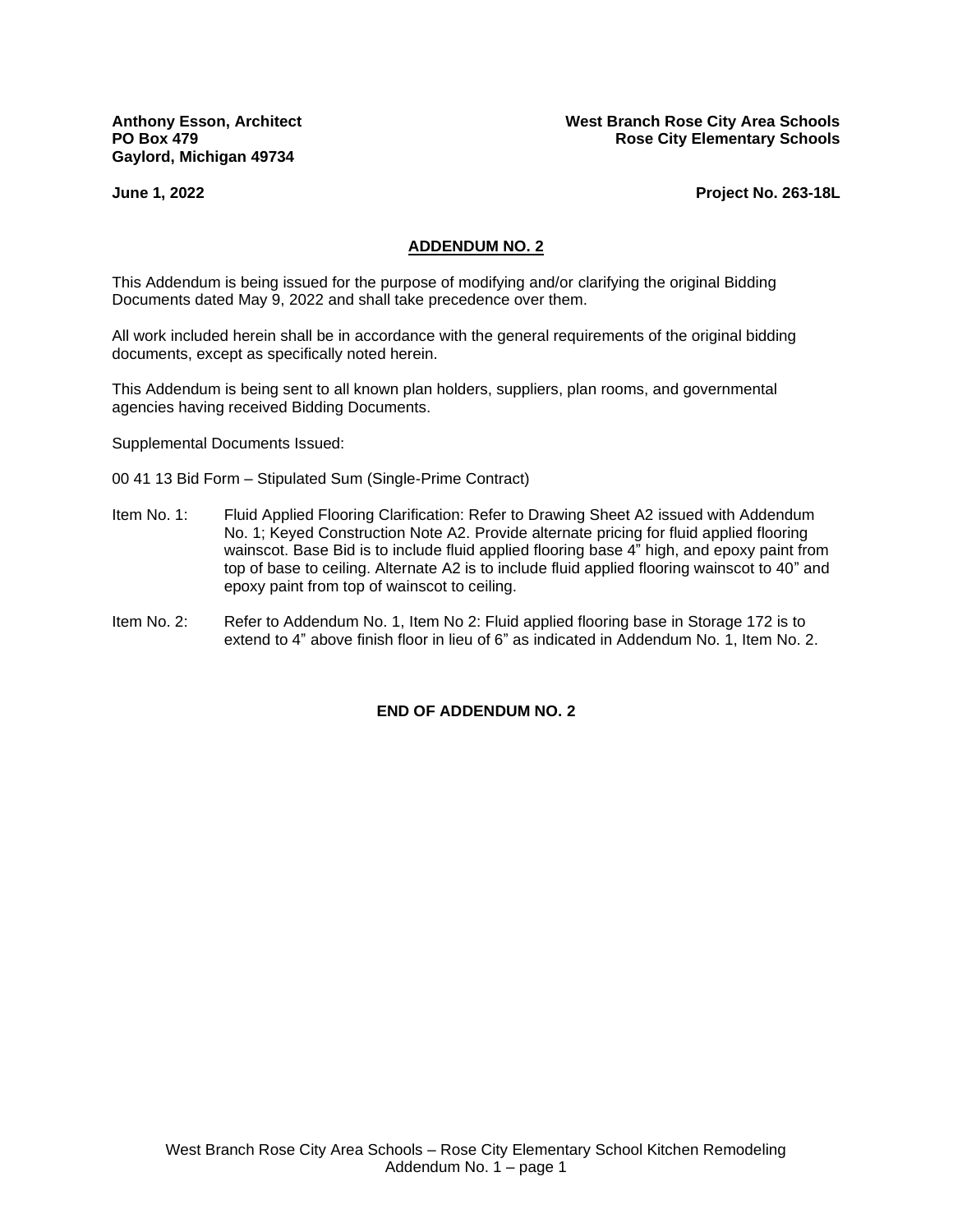## **DOCUMENT 00 41 13**

# **BID FORM – STIPULATED PRICE**

| To:                | West Branch - Rose City Area Schools Central Office<br>c/o Gail Hughey, Superintendent<br>960 S. M33<br>West Branch, Michigan 48661                                                                                                                                                                                                                                                                                                                                                                                                                          |
|--------------------|--------------------------------------------------------------------------------------------------------------------------------------------------------------------------------------------------------------------------------------------------------------------------------------------------------------------------------------------------------------------------------------------------------------------------------------------------------------------------------------------------------------------------------------------------------------|
| Project:           | West Branch - Rose City Area Schools<br>Rose City Elementary School Kitchen Remodeling<br>Project No. 263-18L1                                                                                                                                                                                                                                                                                                                                                                                                                                               |
| Date:              |                                                                                                                                                                                                                                                                                                                                                                                                                                                                                                                                                              |
| Submitted by:      | (full name)                                                                                                                                                                                                                                                                                                                                                                                                                                                                                                                                                  |
|                    | (full address)                                                                                                                                                                                                                                                                                                                                                                                                                                                                                                                                               |
| Estimator          | (name)                                                                                                                                                                                                                                                                                                                                                                                                                                                                                                                                                       |
|                    | (telephone)                                                                                                                                                                                                                                                                                                                                                                                                                                                                                                                                                  |
|                    | (email address)                                                                                                                                                                                                                                                                                                                                                                                                                                                                                                                                              |
| <b>OFFER</b><br>1. |                                                                                                                                                                                                                                                                                                                                                                                                                                                                                                                                                              |
|                    | Having examined the Place of The Work and all matters referred to in the Instructions to Bidders and<br>the Contract Documents prepared by Anthony Esson, Architect dated May 13, 2022 for the above<br>named project, we, the undersigned, hereby offer to enter into a Contract to perform the Work for the                                                                                                                                                                                                                                                |
|                    | Stipulated Sum of: \$<br>(numerical)                                                                                                                                                                                                                                                                                                                                                                                                                                                                                                                         |
| \$                 | dollars in                                                                                                                                                                                                                                                                                                                                                                                                                                                                                                                                                   |
|                    | lawful (written) money of the United States of America.                                                                                                                                                                                                                                                                                                                                                                                                                                                                                                      |
| ٠                  | We have included the required security deposit as required by the Instruction to Bidders.<br>All applicable federal and/or State of Michigan taxes are included in the Bid Sum.<br>We have included the costs of all required construction permits and inspections in the bid<br>sum.<br>We acknowledge that Damages will be assessed for our failure to achieve Substantial<br>Completion and/or obtain approval for occupancy from the Michigan Bureau of Construction<br>Codes (where applicable) prior to the dates indicated in the Contract Documents. |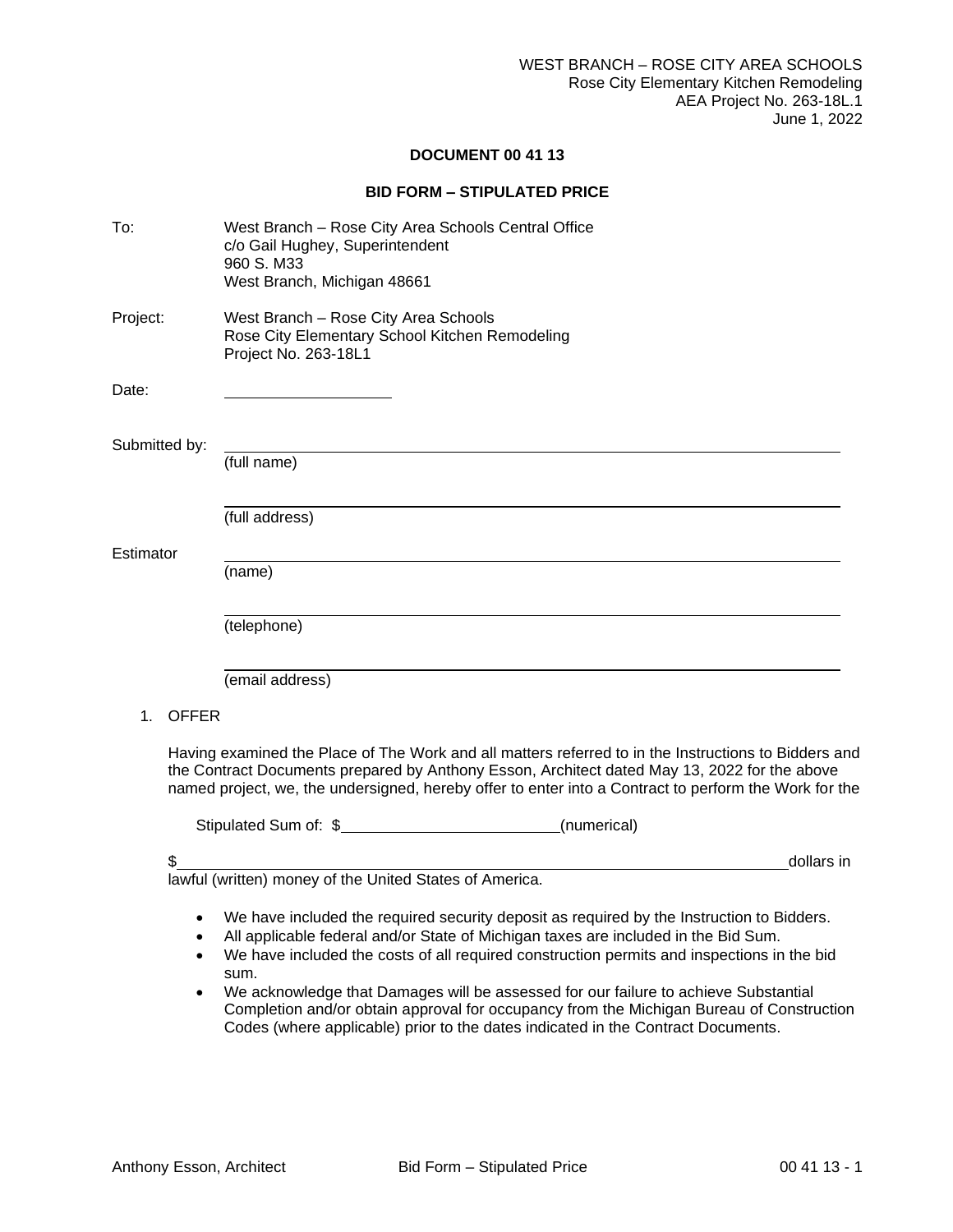### 2. BID ALTERNATES

We offer the following Alternate Prices for specific portions of the Work as provided in the Contract Documents:

| a. Bid Alternate A1: 2x2 Ceiling Grid in Kitchen 171: | ADD \$ |
|-------------------------------------------------------|--------|
| b. Bid Alternate A2: Fluid Applied Flooring Wainscot: | ADD \$ |

- 3. CONTRACT TIME
	- a. If this Bid is accepted, we will:

- Complete the Work in calendar days measured from the date of commencement of work on site to the date of Substantial Completion.

### 4. ACCEPTANCE

This offer shall be open to acceptance and is irrevocable for sixty (60) days from the bid closing date. If this bid is accepted by the Owner within the time period stated above, we will:

- a. Execute the Agreement within five (5) days of receipt of Notice of Award by the Construction Manager.
- b. Commence work within three (3) days after written Notice to Proceed by the Construction Manager.

If this bid is accepted within the time stated, and we fail to commence the Work or we fail to provide the required Bond(s), the security deposit shall be forfeited as damages to the Owner by reason of our failure, limited in amount to the lesser of the face value of the security deposit or the difference between this bid and the bid upon which a Contract is signed.

In the event our bid is not accepted within the time stated above, the required security deposit shall be returned to the undersigned, in accordance with the provisions of the Instructions to Bidders; unless a mutually satisfactory arrangement is made for its retention and validity for an extended period of time.

5. ADDENDA

The following Addenda have been received. The modifications to the Bid Documents noted below have been considered and all costs are included in the Bid Sum.

Addendum # Dated

Addendum # Dated